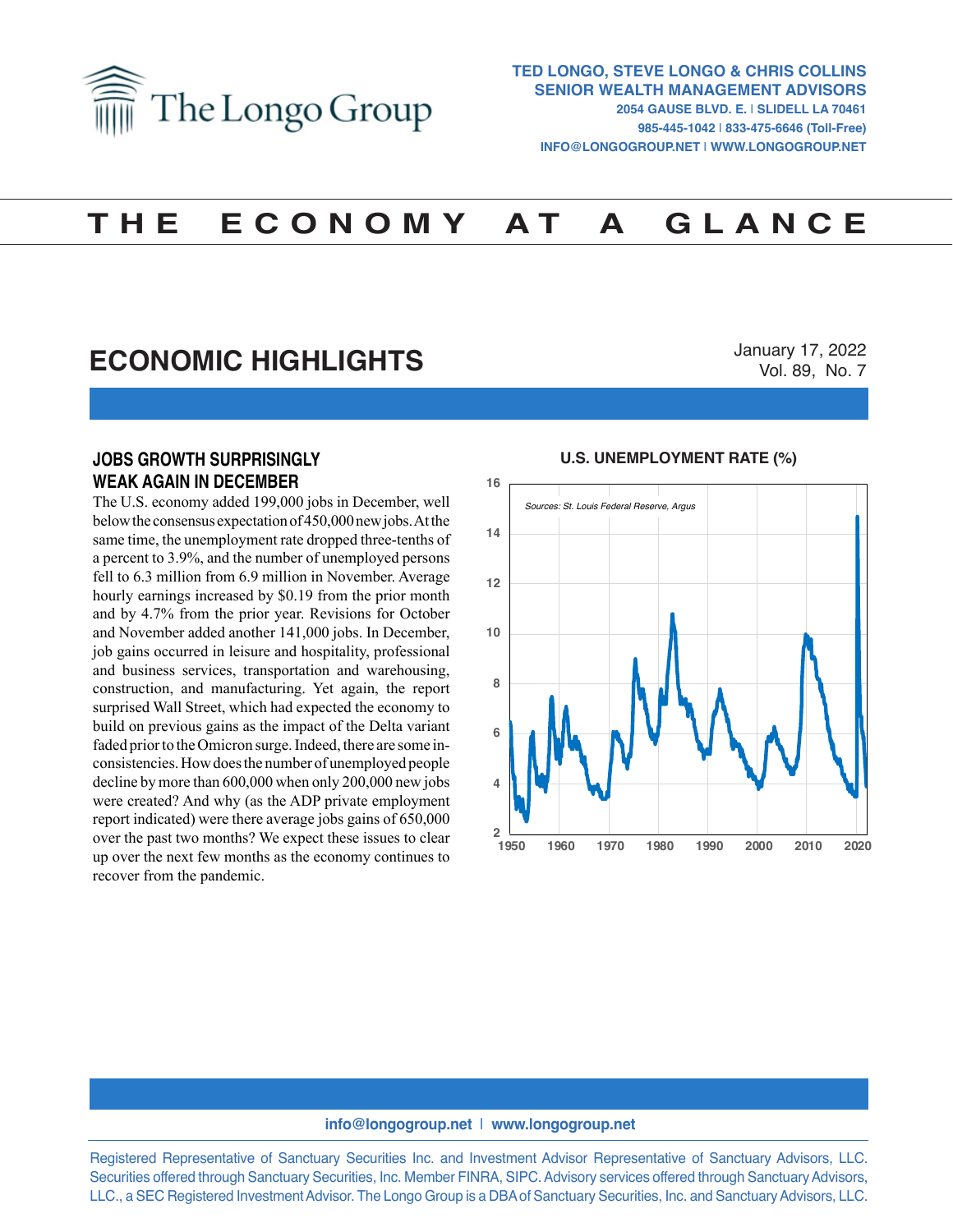#### **WE LOOK FOR 6.8% GROWTH IN 4Q GDP**

We anticipate a rebound in economic growth in 4Q21 and into 2022, despite the latest COVID-19 developments. Recent data indicates that the economy is expanding, though whitehot growth rates in certain sectors are starting to cool. The primary driver of GDP over the next few quarters is likely to be the population's recovery from the pandemic. Trends have been negative in recent weeks, as the Omicron variant is approaching a peak. However, the domestic employment environment is in better shape than it was a year ago, and consumer confidence trends are starting to stabilize. Auto sales have recovered from pandemic lows but growth has slowed due to supply-chain issues. Businesses are again expanding. But the housing market, which had been strong in 1H21, has started to cool amid soaring home prices. Rolling the data up, and taking into account diminished inventories that will need to be replenished, our GDP model calls for a 6.8% increase in GDP in 4Q21, down from our prior forecast of 7.1%. On an annual basis, we look for overall GDP growth of 5.5% in 2021 and 3.4% in 2022. Our estimates are consistent with consensus forecasts and the outlook from the Federal Reserve.

#### **YIELD CURVE FLATTENS AS FED SPEAKS**

At the Federal Reserve meeting last month, Chairman Powell and other Fed officials hinted at a faster pace of interest-rate increases amid record-high 40-year inflation rates. Since then, short-term interest rates have moved higher -- but the long end of the curve has hardly budged on growth concerns due to Omicron. The yield curve (two-year/10-year spread) has flattened from 91 basis points on December 1 to 71 basis points at month-end. For 2022, the market is pricing in at least three rate hikes beginning in the spring. Meanwhile, the central bank's balance sheet continues to grow, topping the \$8.76 trillion mark at the end of December, up from \$7.3 trillion at the beginning of the year and \$4 trillion pre-pandemic. We expect the balance sheet to be under \$8.9 trillion once tapering ends. Future balance-sheet reductions may be a proxy for raising rates and intended to keep the yield curve steeper. We expect the benchmark 10-year Treasury yield to range between 1.4% and 2.85% in 2022. We also expect the Fed to hike short-term interest rates three times in 2022 and two or three times in 2023, before moving to the sidelines once the fed funds rate approaches 1.75%-2.00% in 2024.



#### **GDP ESTIMATES GDP ESTIMATES**

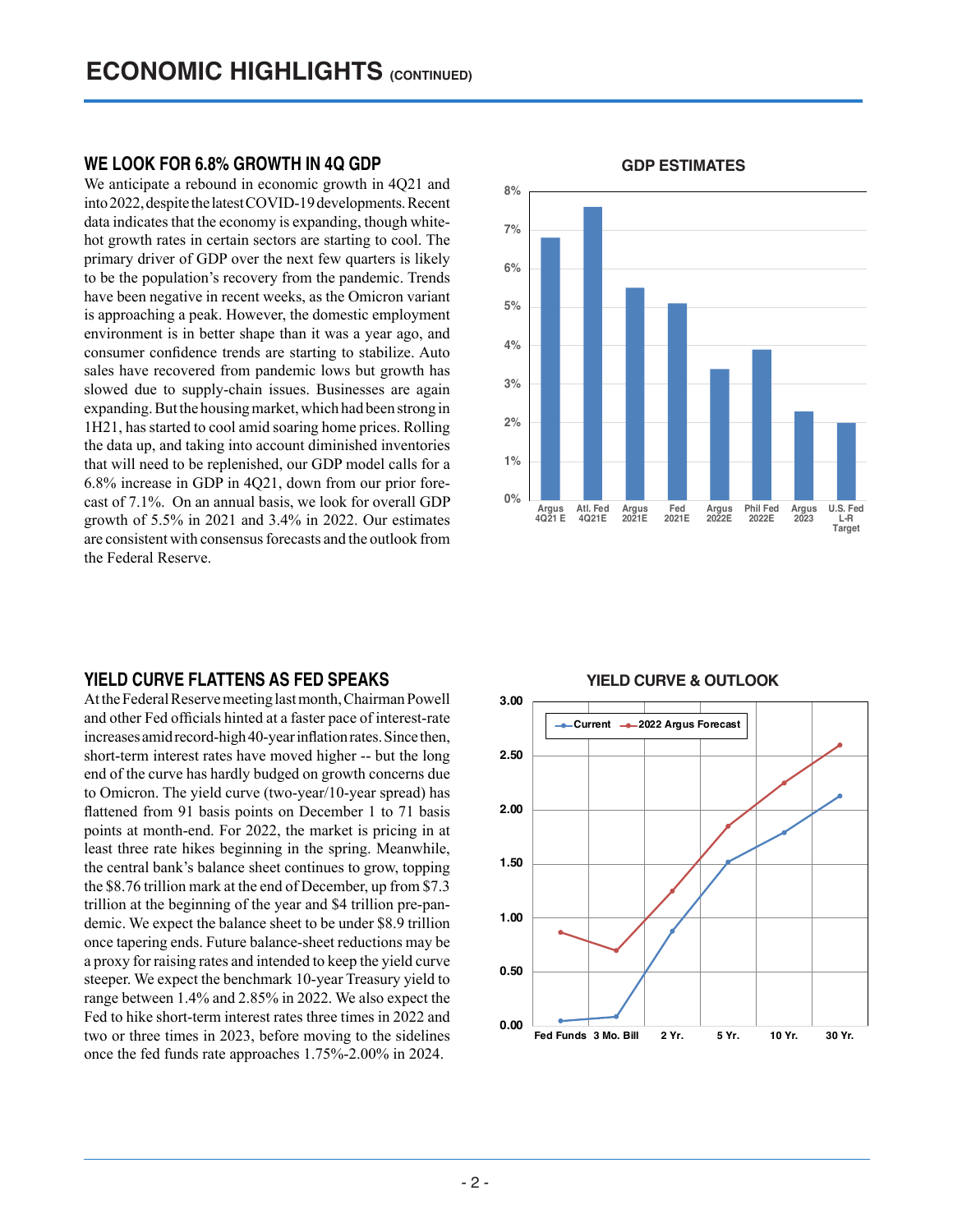### **SECTOR LEADERS & LAGGARDS IN 2021**

Sector breadth was impressive in 2021, and every sector was up in the double digits, though 2020's laggards were generally the leaders. Take Energy, for example. This sector fell 37% in 2020 and also lagged the market in 2019. In 2021, it was a different story. Energy was the leading sector, with a gain of 48%. The Financial Services sector also turned things around in 2021, rebounding from a 4% slide in 2020 with a 33% gain. Another example is Real Estate, which dropped 5% in 2020 but jumped 43% in 2021. The other market-beating sector was Information Technology (+33%), which has topped S&P 500 returns for the past three years. The turnaround in sector performance hints at a shift in the market toward value investing and away from growth investing. Our sector Over-Weights reflect a blend of growth and value, and include Information Technology, Healthcare, Industrials, Financial Services, and Materials. Our Under-Weights include Utilities and Consumer Staples.

**SECTOR PERFORMANCE (CHANGE PER PERIOD) SECTOR PERFORMANCE (Change Per Period)**



## **4Q EARNINGS SEASON GETS UNDERWAY**

Third-quarter earnings season was a big success. Consensus results indicated that profits per share grew 32%-33% for S&P 500 companies in 3Q. Looking at Bloomberg data, well over 80% of companies exceeded consensus expectations for 3Q21 earnings; the usual result is in the 75% range. And the magnitude of the earnings beat was significant: companies surpassing expectations posted 10%-plus growth over consensus, versus the usual beat in the 7%-8% range. Looking ahead to 4Q, we expect another strong quarter, though growth may be a bit slower than in 3Q (with our early estimate at 20%-25%). Based on our multi-input model, which includes granular analysis of both sectors and quarters, our estimate of S&P 500 earnings from continuing operations for 2021 is \$201. Our model assumes 46% growth from our static 2020 estimate. Off the higher 2021 base -- and on the assumption that positive economic momentum in the pandemic-recovery year of 2021 can be carried forward, along with management's focus on margins -- our estimate of S&P 500 earnings from continuing operations for 2022 is \$220. Our model assumes 9% growth from our 2021 estimate. Our preliminary 2023 estimate calls for another 9% gain, to \$240.